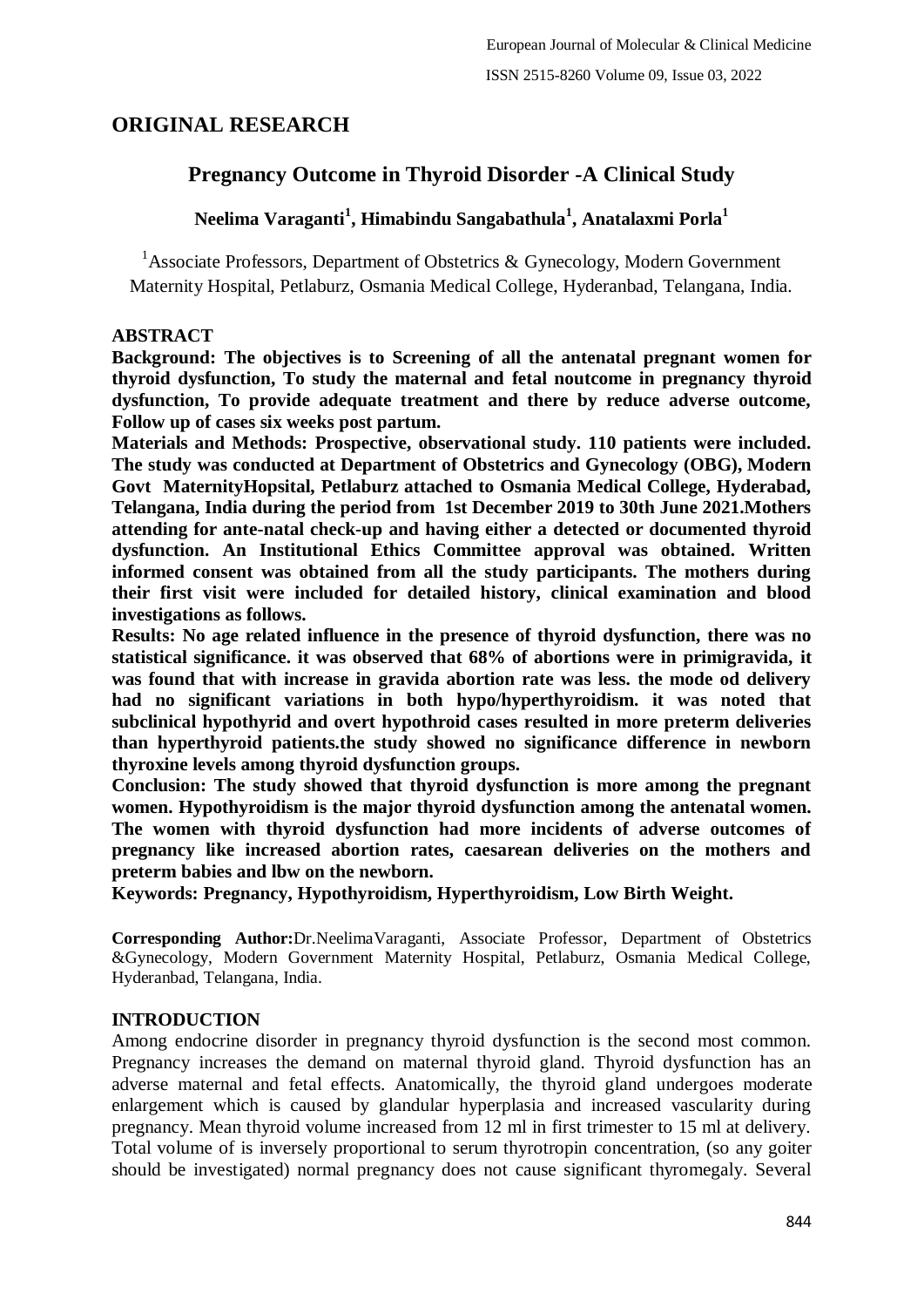alterations in thyroid physiology and function during pregnancy. In 1st trimester–TBG increase, reach their zenith at about 20wks and stabilize at double baseline value for the remainder of the pregnancy.

Increased TBG–higher hepatic synthesis due to estrogen and lower metabolism rate of TBG sialylation and glycosylation and reduced renal clearance Effect of increased TBG due to increased binding of T4 to TBG so Total serum T3 and T4are increased. Biologically active free T4are slightly increased and peak along with hCG. Total T4 sharply increasing between6 and 9 wks and reaches plateau at 18 wks. Thyroid disorders are considered to be one of the major endocrine disorders reported in pregnancy. The physiology of thyroid plays a vital part during pregnancy.<sup>[1,2]</sup> In general, thyroid hormones possess an intense variation in the life span. It is often related with that of many severe health effects.<sup>[3,4]</sup> Thyroid disorders are the most important scenario seen in women of childbearing age group.<sup>[5]</sup> Pregnancy is the most significant reproductive part in every woman's life yet it has an intense effect which can be reversible affecting the function of thyroid gland.<sup>[3]</sup> Therefore Pregnancy hence observed as a blend of a set of incidents which occurs to alter the thyroidal function.<sup>[6]</sup> If there exists any insufficient adjustments to these modifications may end in thyroid dysfunction.<sup>[7]</sup>

### **Cut off values for TSH in pregnancy:**

Non pregnant TSH reference range are unreliable in pregnancy due to physiological changes of thyroid- suppressive effect of increasing thyroxin and increased TSH excretion, TSH is kept at its lowest minimal level or can even go below normal range.

| <b>Trimester</b> | TSH(miu/dl) | fT4(ng/dl)  |
|------------------|-------------|-------------|
| 1 trimester      | $0.1 - 2.5$ | $0.8 - 1.2$ |
| 2 trimester      | $0.2 - 3$   | $0.6 - 1.0$ |
| 3 trimester      | $0.3 - 3$   | $0.5 - 0.8$ |

# **Analyzing the function of Thyroid gland during pregnancy:**

Due to the overlapping of symptoms reported by the normal pregnant women with proper thyroid with that of the pregnant women with thyroid dysfunction the clinical identification is usually not direct. Due to the alteration in the physiology of thyroid, it now becomes evident that normal ranges that are used during the gestational period for thyroid hormones are very crucial.

Thus Thyroid dysfunction is predicted by the serum Thyroid Stimulation Hormone (TSH) which is the first clinical indicator. Therefore TSH acts as the best clinical indicator of thyroid function. Hence now a day there is a dependable trimester specific (or gestation specific) normal reference levels for Thyroid Stimulation Hormone are available.

# **Additional tests may include:**

Free T4 estimate: Measuring the levels of FT4 is by estimating the quantity of biologically active hormone which is accessible to the woman who is pregnant also the fetus, and is not affected by the concentration of binding proteins. Many of them consider that estimation of free T4 is very helpful comparative to that of TSH in pregnant women.<sup>[34]</sup> The fetus is more dependable on the thyroxin which is synthesized by the mother during the 1st trimester. Therefore a small unobserved malfunction in the thyroid gland of the mother, will therefore do not threaten the course of the pregnancy, but it can cause adverse effects in the fetus psychomotor development system.<sup>[35]</sup>

# **Aims and Objectives**

1. Screening of all the antenatal pregnant women for thyroid dysfunction.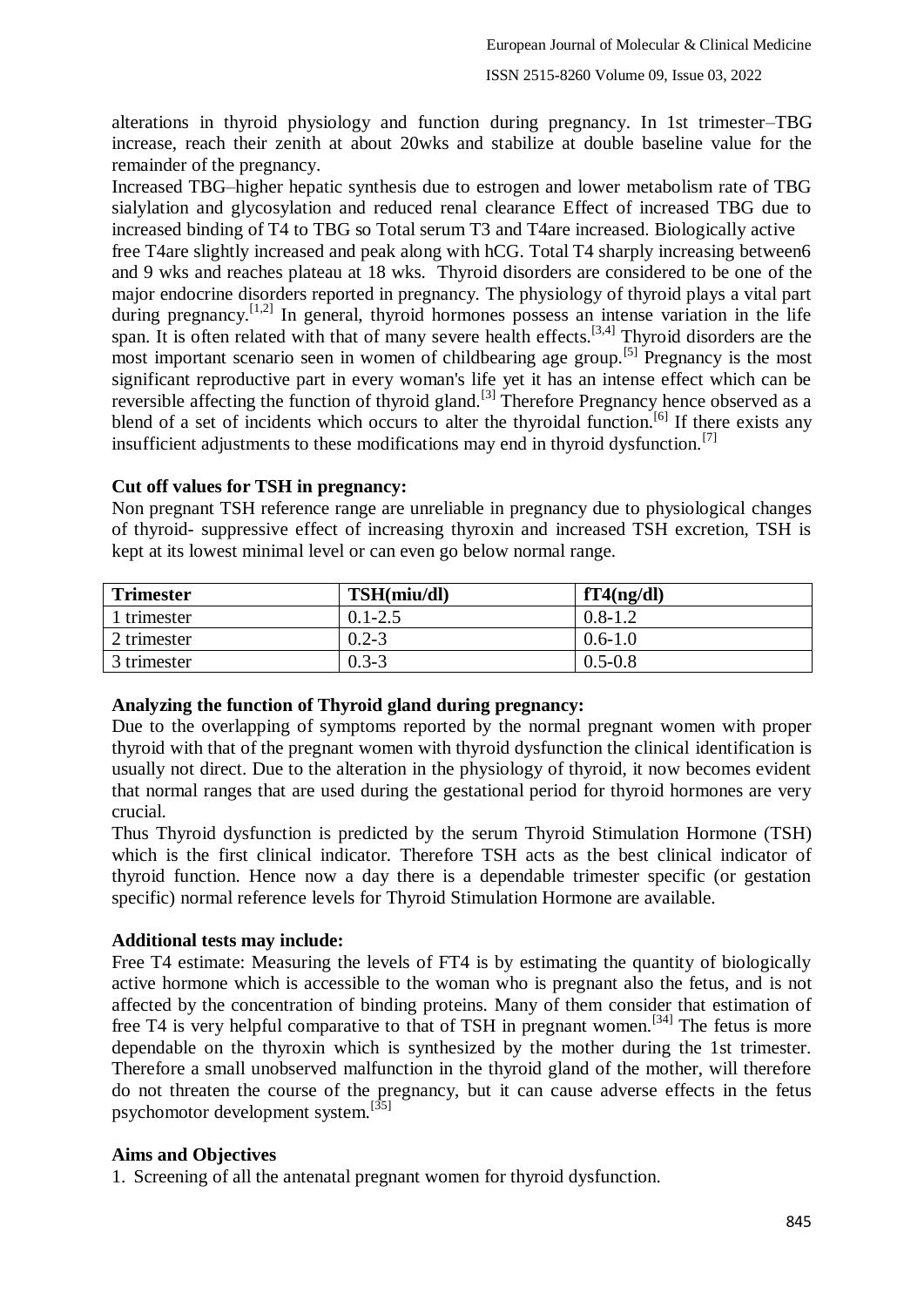2. To study the maternal and fetal outcome in pregnancy with thyroid dysfunction.

3. To provide adequate treatment and thereby reduce adverse outcome.

4. Follow up of cases 6wks postpartum

### **MATERIALS & METHODS**

**Type of study:** Prospective, observational study

**Study area:** Department of Obstetrics and Gynecology (OBG), ModernGovt Maternity Hopsital, Petlaburz attached to Osmania Medical College, Hyderabad, Telangana, India. **Study period:** 1<sup>st</sup>December 2019 to 30<sup>th</sup>June 2021

**Study population:** Mothers attending to the OBG OPD for ante-natal check-up during the study period and having either a detected or documented thyroid dysfunction.

#### **Inclusion Criteria**

- 1. Primigravida/Multigravida.
- 2. Multiple pregnancies.
- 3. 12 to 18 weeks of pregnancy who attended the antenatal clinic.
- 4. Pregnant females with history of hypothyroidism.
- 5. Pregnant females with history of Hyperthyroidism.

#### **Exclusion criteria**

#### **Pregnant mothers with history of:**

- 1. Diabetes Mellitus
- 2. Collagen Vascular diseases
- 3. Coronary heart disease
- 4. Chronic Kidney disease

**Methodology:** The study was conducted in the Department of Obstetrics and Gynaecology during 1st December 2019 to 30th June 2021 including 110 pregnant mothers who have either a documented or newly detected thyroid dysfunction as per the inclusion criteria. An Institutional Ethics Committee (IEC) approval was obtained prior to the start of the study. Written informed consent was obtained from all the study participants. The mothers during their first visit were included for detailed history, clinical examination and blood investigations as follows.

#### **History and Examination:**

A detailed history was taken regarding the symptoms of thyroid disorders such as past history and family history of thyroid disorders, menstrual history, obstetric history and any significant or relevant medical/ surgical history was obtained.

The mothers were then subjected to thorough clinical examination which included general physical examination including pulse rate, blood pressure and local examination of thyroid gland for diffuse or nodular swelling or any structural anomaly. Signs of thyroid dysfunction including clinical features of hypothyroidism and hyperthyroidism were elicited. Abdominal /Obstetric examination was done to correlate the duration of gestation with ultrasonogram for confirmation of gestation period.

#### **Blood investigations**

All the participants were asked to undergo routine blood investigations pertaining to the antenatal visit. Thyoid investigations including T3, T4, TSH levels were estimated using Chemiluminiscent assay system. If at all there was a discrepancy in the above serum level estimations, a free T3, T4 estimation was done. All tests of the panel werebased on the ELFA (Enzyme Linked Fluorescent Assay) technique. The reference normal limits for all the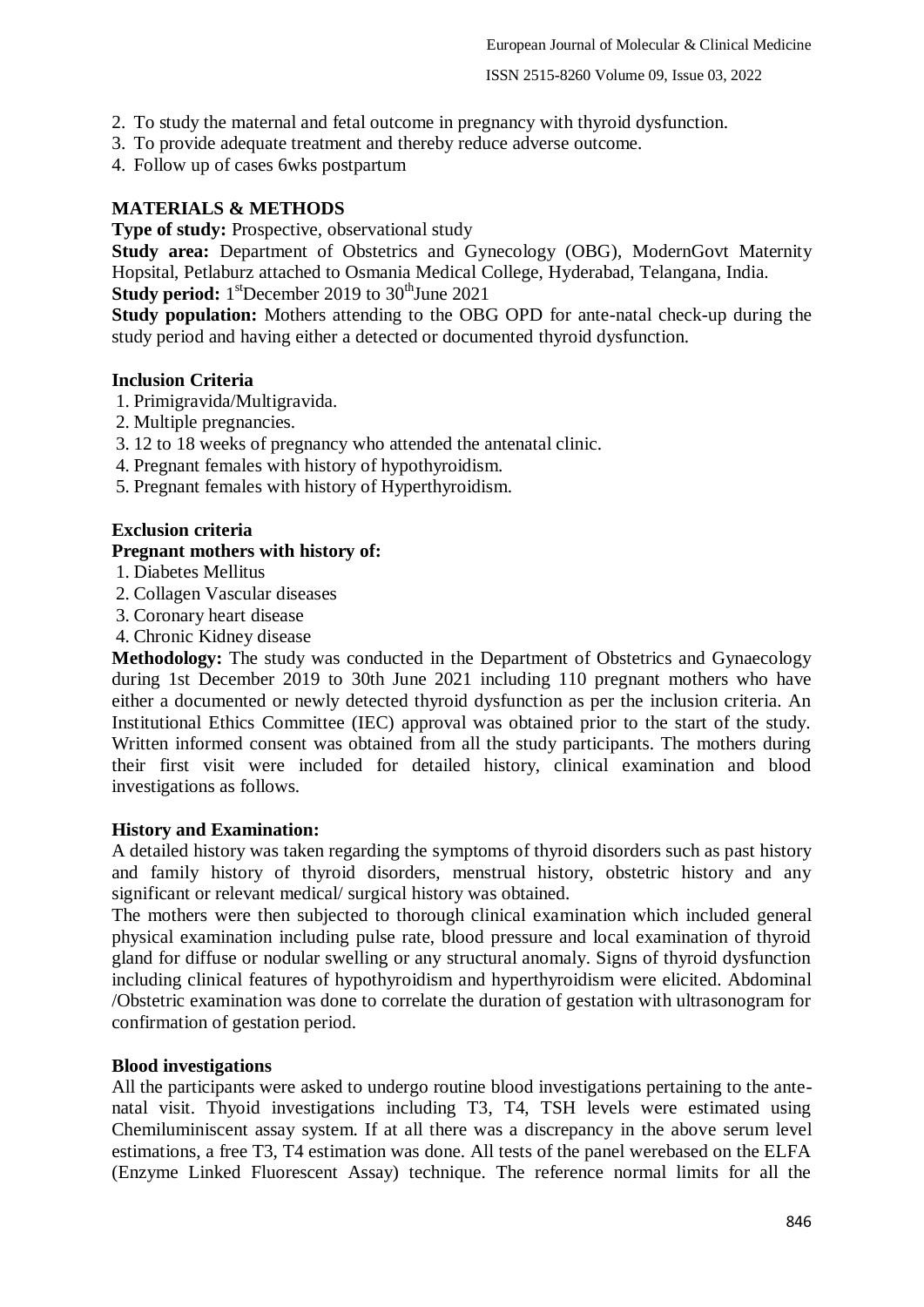thyroid parameters were based on recommendations by American Thyroid Association- 2011. [40]

The reference range for three trimesters is as follows: 1st trimester 0.1 - 2.5  $\mu$ IU/ml

 $2<sup>nd</sup>$ trimester 0.2- 3.5 µIU/ml

3 rdtrimester 0.3- 3.5 μIU/ml

Laboratory specific reference range for FT3 and FT4 are as follows: FT3 4-8.3 pmol/l FT4 9-20 pmol/l

### **Follow-up:**

The enrolled participants were followed-up during every ante-natal check-up. The outcomes of pregnancy were documented at the end of the gestation period during delivery. The following attributes were followed up and recorded for each of the participants:

- 1. Type of delivery: Caesarean/ elective/ Instrumental
- 2. Birth weight of the child
- 3. Gender of the newborn
- 4. Gestational Maturity: Preterm/ term/ post-dated

### **Statistical analysis**

Descriptive data for frequencies are presented as percentages and proportions. Chi square (χ2) test was applied to see significant differences and associations of various parameters with categories. Student independent t test and one way ANOVA test were applied wherever comparison of two or more means was necessary. For all tests a  $p''$  value of 0.05 or less was considered for statistical significance. Data entry was done in Excel 2010 and analysis was done in SPSS version 20.1.

### **RESULTS**

The prospective study was conducted by following-up 100 pregnant women attending to the ante-natal clinic, Obstetrics and Gynaecology OPD and labour ward. The mean age of the study participants was  $26.57 \pm 3.97$  years. The age distribution is given in [Table 1].

Most of the study participants were in the age group of the 20 -30 years (88%) and elderly gravid women were only (12%).

| Age categories | <b>Frequency</b> | <b>Percentage</b> |
|----------------|------------------|-------------------|
| $20-25$ years  | 45               | 45                |
| $26-30$ years  | 43               | 43                |
| $31-35$ years  | 10               | 10                |
| $>35$ years    |                  |                   |
| Total          | 100              | 100               |

### **Table 1: Age distribution of the study participants (n=110)**

#### **Table 2: Gravida status of the study participants (n=100)**

| Gravida | Frequency | Percentage       |
|---------|-----------|------------------|
| Primi   | 40        | 40               |
|         | ◠         | $\mathfrak{I}$ . |
| ⌒       |           | ∠.               |
|         |           | O                |
|         |           |                  |
| Total   | 100       | 100              |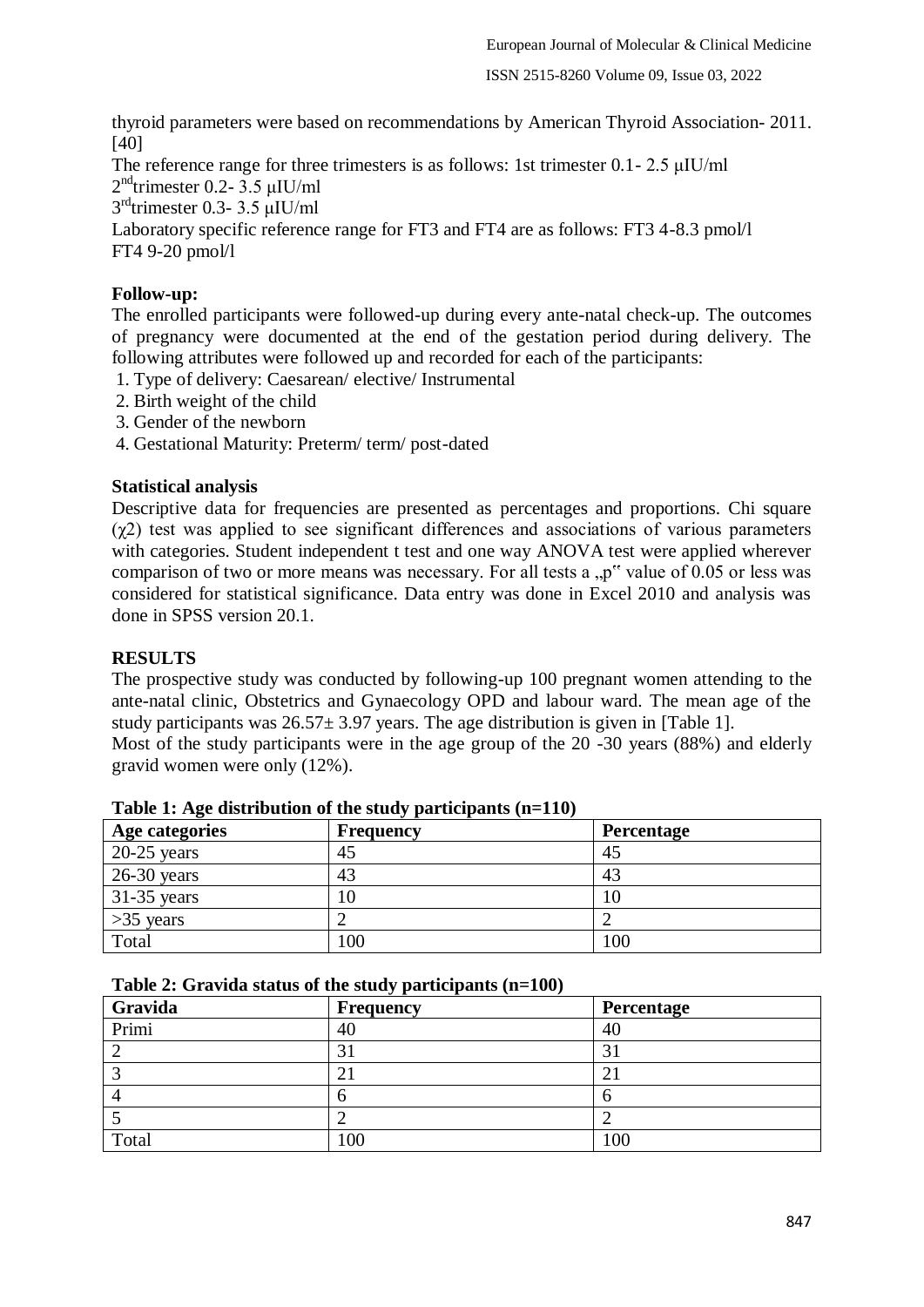In our study thyroid disorders was more in primigravidas (n=40, 40%) than in second gravid (n=31, 31%) and was least in multigravida mothers (of G4 and GS).

| <b>Abortions</b> | Frequency | Percentage |
|------------------|-----------|------------|
|                  | 68        | 68         |
|                  |           | ∠          |
|                  |           |            |
|                  |           |            |
| Total            | 00        |            |

**Table 3: Abortions among the study participants**

In our study, it was observed that 68%of abortions were in primigravida and 21% in second gravida and it was found that with increasing gravida the abortion rate was less.

|  |  |  | Table 4: Types of thyroid dysfunction (TD) among the study participants (n=100) |  |
|--|--|--|---------------------------------------------------------------------------------|--|
|  |  |  |                                                                                 |  |

| <b>Thyroid dysfunction</b>  | <b>Frequency</b> | <b>Percentage</b> |
|-----------------------------|------------------|-------------------|
| Clinical hypothyroidism     | 80               | 80                |
| Clinical hyperthyroidism    |                  |                   |
| Sub-clinical hypothyroidism | $\overline{4}$   | 14                |
| Total                       | 100              | 100               |

Out of 100 participants, the clinically overt hypothyroidism were 80, accounting for 80% and subclinical hypothyroidism 14(14%) than hyperthyroidism 6 (6%).

| Table 5: Mean TSH and T4 levels among the study participants with various TD |  |  |  |
|------------------------------------------------------------------------------|--|--|--|
|                                                                              |  |  |  |

| <b>Thyroid dysfunction</b>  | <b>TSH</b> (Mean $\pm$ SD) | T4 (Mean $\pm$ SD) |
|-----------------------------|----------------------------|--------------------|
|                             | $\mu$ IU/ml                | pmol/L             |
| Clinical hypothyroidism     | $5.54 + 2.4$               | $9.39 + 3.8$       |
| Clinical hyperthyroidism    | $0.89 + 0.3$               | $12.8 + 5.3$       |
| Sub-clinical hypothyroidism | $2.12 + 0.8$               | $12.61 + 2.5$      |
| ANOVA (F- value)            | 46.8                       | 8.5                |
| p-value                     | < 0.001                    | < 0.001            |

There was significant  $(p<0.001)$  difference of serum TSH and T4 levels among the three thyroid dysfunction groups.

**Table 6: Thyroid dysfunction among various age categories (n=100)**

| Age categories | <b>Thyroid dysfunction</b> |                    |                                |              |  |  |  |
|----------------|----------------------------|--------------------|--------------------------------|--------------|--|--|--|
|                | <b>Hyperthyroid</b>        | <b>Hypothyroid</b> | <b>Subclinical hypothyroid</b> | <b>Total</b> |  |  |  |
| $20-25$ years  |                            | 31                 | 12                             | 44           |  |  |  |
| $26-30$ years  |                            | 31                 |                                | 42           |  |  |  |
| $31-35$ years  |                            |                    |                                |              |  |  |  |
| $>35$ years    |                            |                    |                                |              |  |  |  |
| Total          |                            | 75                 | 19                             | 100          |  |  |  |

There was no significant variation in the incidence of thyroid dysfunction among the various age categories. The younger age groups comparatively had increased incidence of hyperthyroidism compared to the higher age groups.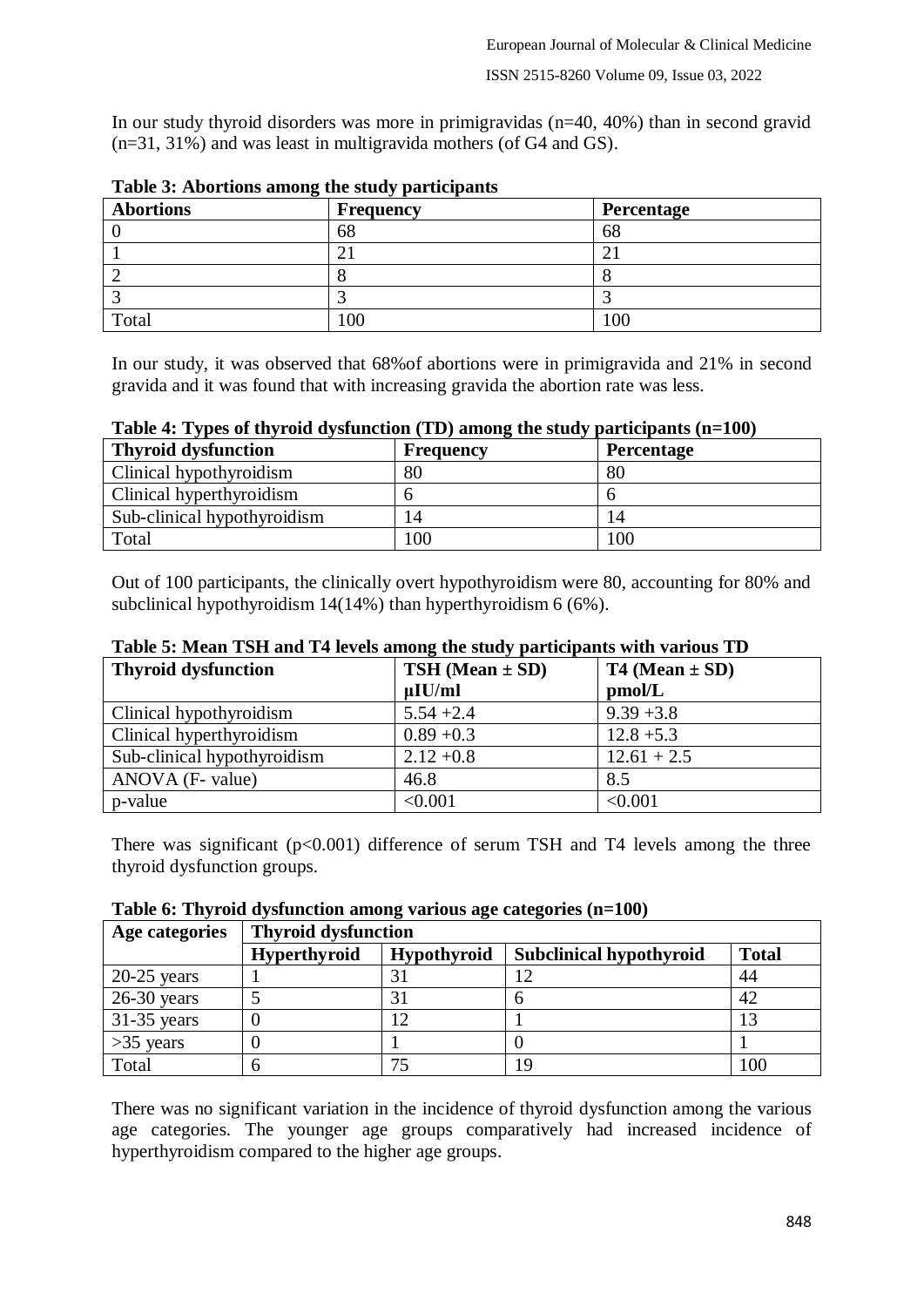| Gravida | <b>Thyroid dysfunction</b> |             |                                |              |  |  |
|---------|----------------------------|-------------|--------------------------------|--------------|--|--|
|         | Hyperthyroid               | Hypothyroid | <b>Subclinical hypothyroid</b> | <b>Total</b> |  |  |
|         |                            | 31          | 12                             | 44           |  |  |
|         |                            | 25          |                                |              |  |  |
|         |                            |             |                                |              |  |  |
|         |                            |             |                                |              |  |  |
|         |                            |             |                                |              |  |  |
| Total   |                            |             | q                              | 100          |  |  |

**Table 7: Thyroid dysfunction and parity status (n=110)**

In our study there was no significant variation in the incidence of thyroid dysfunction among the different parity groups. Primigravida and second gravida comparatively had higher incidence of thyroid dysfunction compared to higher parity groups.

**Table 8: Thyroid dysfunction and incidence of abortions (n=100)**

| <b>Abortions</b> | <b>Thyroid dysfunction</b> |             |                                |              |  |  |
|------------------|----------------------------|-------------|--------------------------------|--------------|--|--|
|                  | <b>Hyperthyroid</b>        | Hypothyroid | <b>Subclinical hypothyroid</b> | <b>Total</b> |  |  |
|                  |                            |             | 14                             | 68           |  |  |
|                  |                            | 16          |                                |              |  |  |
|                  |                            |             |                                |              |  |  |
|                  |                            |             |                                |              |  |  |
| Total            |                            |             | 1 C                            |              |  |  |

It was observed that in our study there was significant variation in the incidence 4/6, 68%) of abortion among hyprthyroid and among the hypothyroid groups Subthyroid cases comparatively had more (16/22, 22%) abortions than to overt hypothyroids (2/6, 19%).

| <b>Type of delivery</b> | <b>Thyroid dysfunction</b> |             |                                |              |  |  |
|-------------------------|----------------------------|-------------|--------------------------------|--------------|--|--|
|                         | <b>Hyperthyroid</b>        | Hypothyroid | <b>Subclinical hypothyroid</b> | <b>Total</b> |  |  |
| 1. Normal vaginal       | $\overline{2}$             |             |                                | 18           |  |  |
| a. Withencirclage       | $\theta$                   |             |                                |              |  |  |
| 2. Caesarean            | 3                          | 49          | n                              | 58           |  |  |
| a. Elective             | ( )                        |             |                                |              |  |  |
| b. Emergency            |                            |             |                                | 13           |  |  |
| 3. Vaccum               |                            |             |                                |              |  |  |
| Total                   | 6                          | 75          | 19                             | 100          |  |  |

| Table 9: Type of deliveries encountered in various thyroid dysfunction (n=100) |  |  |
|--------------------------------------------------------------------------------|--|--|
|                                                                                |  |  |

The mode of delivery had no significant variations in both hypo or hyperthyroid groups However hypothyroid cases had more caesarean deliveries (49/75, 65.33%) compared to the hyperthyroids (3/6, 50%).

| <b>Gestational term</b> | <b>Thyroid dysfunction</b> |                    |                                |              |
|-------------------------|----------------------------|--------------------|--------------------------------|--------------|
|                         | <b>Hyperthyroid</b>        | <b>Hypothyroid</b> | <b>Subclinical hypothyroid</b> | <b>Total</b> |
| Term                    |                            | 60                 |                                | 68           |
| Preterm                 |                            | 14                 |                                | 18           |
| Miscarriage             |                            |                    |                                |              |
| Total                   |                            | $\tau$             | 1 Q                            | 100          |

**Table 10: Gestational term of delivery in various thyroid dysfunction (n=110)**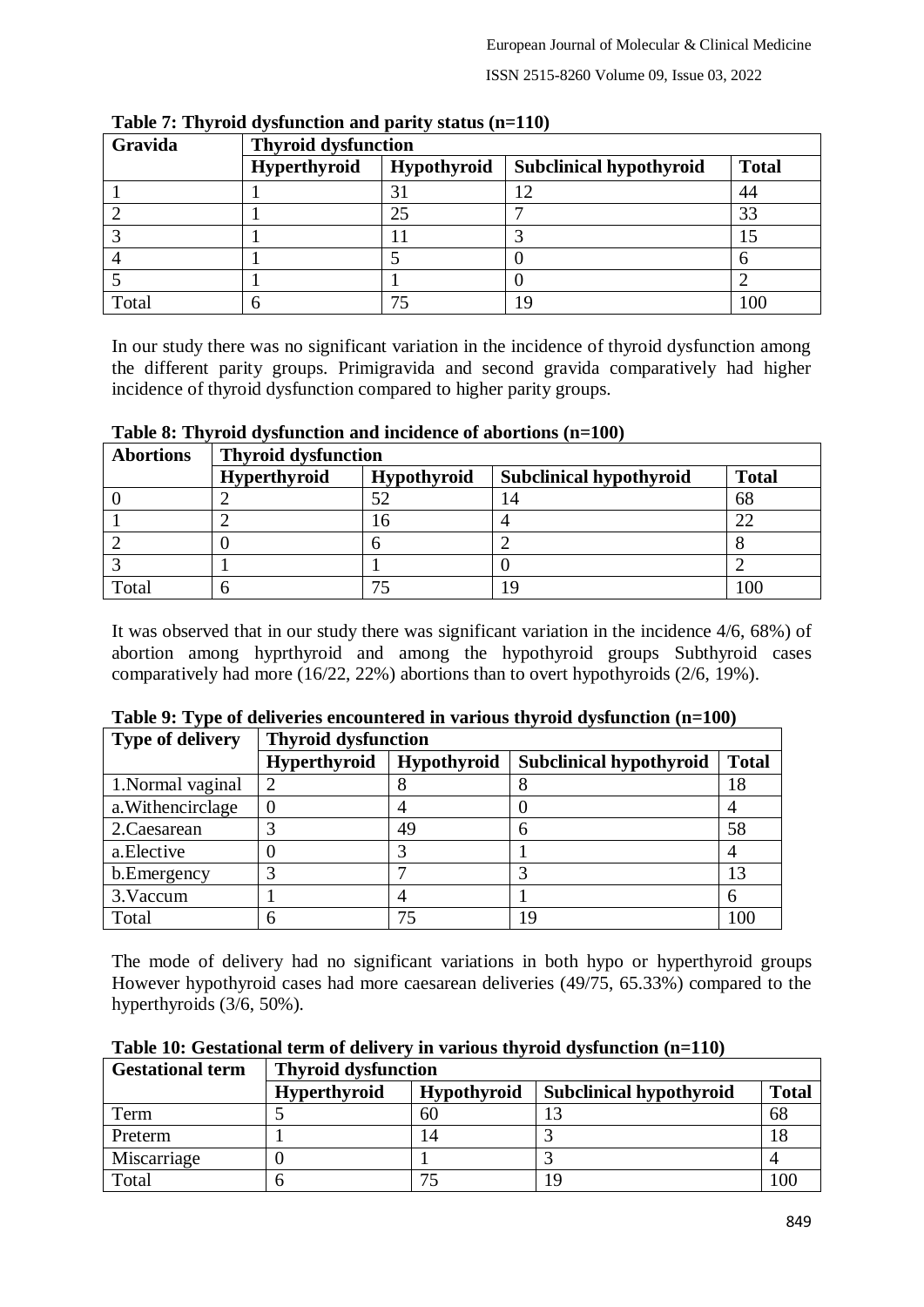The important observation noted in our study which was statistically significant was the gestational maturity period among the thyroid dysfunction groups. It was noted that Subclinical hypothyroid (15.7%) and overt hypothyroid cases (18.6%) resulted in more preterm deliveries than that of hyperthyroid patients (16%).

| <b>Gender</b> | <b>Thyroid dysfunction</b> |                    |                                |              |
|---------------|----------------------------|--------------------|--------------------------------|--------------|
|               | <b>Hyperthyroid</b>        | <b>Hypothyroid</b> | <b>Subclinical hypothyroid</b> | <b>Total</b> |
| Male          |                            |                    |                                | 54           |
| Female        |                            | 38                 |                                | 46           |
| Total         |                            | 75                 | 19                             | 100          |

**Table 11: Gender of the baby born to the TD pregnant mothers (n=110)**

There was a significant variation in the gender of child born to the thyroid dysfunction group mothers. It was observed that all hyperthyroid mothers had male babies but eqal proportion of males and females in hypothyroid mothers.

| Table 12. Birth weight of the newborn child of the study participants (n–110) |                                 |  |
|-------------------------------------------------------------------------------|---------------------------------|--|
| <b>Thyroid dysfunction</b>                                                    | Birth weight (Mean $\pm$ SD) kg |  |
| Clinical hypothyroidism                                                       | $2.61 + 0.45$                   |  |
| Clinical hyperthyroidism                                                      | $2.59 + 0.49$                   |  |
| Sub-clinical hypothyroidism                                                   | $2.69 + 0.49$                   |  |
| $ANOVA$ (F- value)                                                            | 0.09                            |  |
| p-value                                                                       | 0.93, Not significant           |  |

**Table 12: Birth weight of the newborn child of the study participants (n=110)**

The P value not significant as shown in the table in newborn birth weight among the various thyroid dysfunction groups.

| Twore IV, Frequence I Fig. (In the Heaven Deliver Chine of the beau) participation (if $\Delta T_{\rm{UV}}$ |                             |  |
|-------------------------------------------------------------------------------------------------------------|-----------------------------|--|
| <b>Thyroid dysfunction</b>                                                                                  | Neonatal T4 (Mean $\pm$ SD) |  |
| Clinical hypothyroidism                                                                                     | $17.27 + 1.54$              |  |
| Clinical hyperthyroidism                                                                                    | $16.9 + 1.09$               |  |
| Sub-clinical hypothyroidism                                                                                 | $17.33 + 1.34$              |  |
| Total                                                                                                       | $17.26 + 1.47$              |  |
| $ANOVA$ (F- value)                                                                                          | 0.37                        |  |
| p-value                                                                                                     | 0.54, Not significant       |  |

### **Table 13: Neonatal T4 levels of the newborn child of the study participants (n=110)**

Also the study showed no significant difference in newborn thyroxin levels among the various thyroid dysfunction groups.

# **DISCUSSION**

The prospective study was conducted at the department of Obstetrics and Gynaecology by including 100 women who suffered some form of thyroid dysfunction hypothyroidism or hyperthyroidism or sub-clinical modes of both extremes. The study participants were selected by screening for various other metabolic abnormalities like diabetes, chronic kidney disease and endocrine dysfunctions which can be major confounders in depicting the outcomes of pregnancy.

# **Age and Parity**

The present study documented that the mean age of the study participants was  $26.57 \pm 3.97$ years. There was higher representation from the 20 -30 years age group (88%) whereas there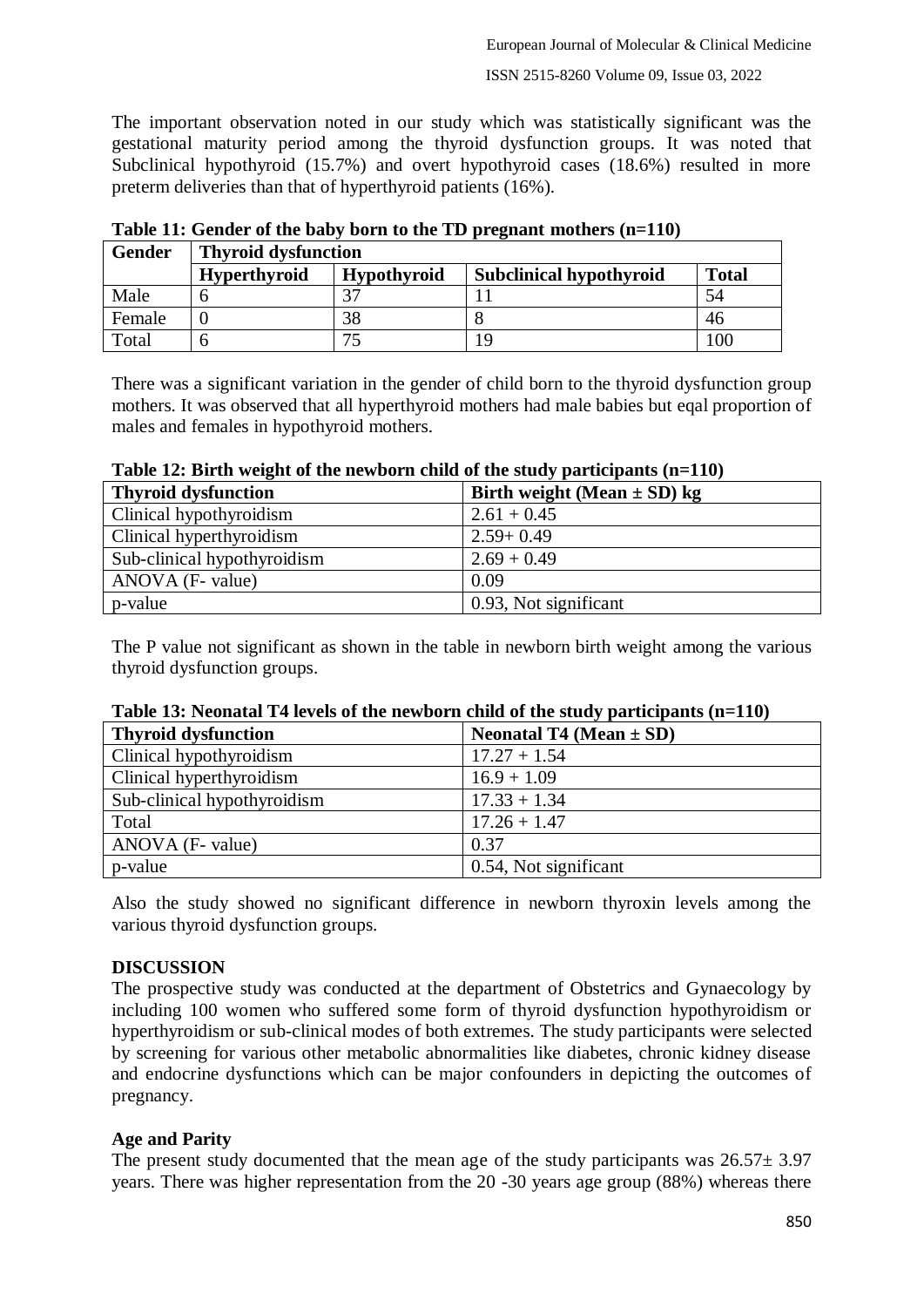was less representation of elderly gravid women in the study sample (12%). There was no age-related influence in the presence of thyroid dysfunction which was shown by chi-square test showing no statistical significance in the occurrence of thyroid dysfunction in various age groups. The magnitude of hypothyroidism was more in all younger age groups than the older ages but the difference was not statistically significant.

In the study done by Ajmani et  $al$ ,  $[8]$  on the prevalence of overt and subclinical thyroid dysfunction among pregnant women and its effect on maternal and fetal outcome, it was documented that mean age (in years) among the euthyroid subjects was 24.56±3.733 years and  $24.51 \pm 4.71$  years,  $27.16 \pm 5.23$   $26 \pm 1$  years and  $30.5 \pm 0.70$  years in subjects with subclinical hypothyroidism,overt hypothyroidism, subclinical hyperthyroidism and overt hyperthyroidism, respectively which was similar to the results obtained in our study.

There was similar study by Rooplekha Chauhan et al.<sup>[9]</sup> who found that there is no significant difference between the groups as the mean age in euthyroid; subclinical hypothyroid and overt hypothyroid group was  $25\pm 2.7$ ,  $25\pm 3.2$  and  $25\pm 5.6$  years, respectively.

In the present study, majority of the study subjects were primigravidas (n=40, 40%) and second gravid (n=31, 31%). There was significantly lower representation of multigravid mothers in the study. There was more chance incidence of abortions as the gravid status of the mothers increased from Primigravida to Multigravida. There was incidence of atleast one abortion in 21% (n=21) of the included participants.

In a study done by Dhara Singh Meenaet al.<sup>[10]</sup> it was reported that 32% subjects with thyroid dysfunction were primigravida, 26% were gravida 2, 19% of subjects were gravida 3 and 23% were gravida 4.

Enough literature is not available to enunciate the differences in incidence of abortions as per gravida but the literature documents a correlation of increased abortions as the age increased along with the parity. This may due to the fact that higher the age more chances of pregnancy related complications.

Sapana Shah et al.<sup>[11]</sup> in their study documented that  $40.7\%$  of subjects with hypothyroidism were primigravida and 59.3% subjects were multigravida. In our study we found that 31% (n=31) of hypothyroids were gravida 1 which was lesser compared to the above-mentioned study. This may be because of the age differences of participants included in that study which differed from our study.

Thus the age distribution and parity status showed no great differences when comparing the present study results with that of the previous studies.

# **Type of thyroid dysfunction and biochemical levels:**

The study classified the thyroid dysfunction into clinical and sub-clinical, hypothyroidism and hypothyroidism respectively. Accordingly, among the mothers with thyroid dysfunction  $(n=100)$ , the proportion of mothers with clinical hypothyroidism was 41.3%  $(n=75)$ , Clinical hyperthyroidism was 16% (n=6) and Sub- clinical hypothyroidism was 31.5% (n=19). The study did not report any case of sub- clinical hyperthyroidism.

Nidhi Chauhan et al.<sup>[12]</sup> in their study found that  $0.67\%$  had subclinical hyperthyroidism, 87.67% of the subjects were euthyroid, and 0.33% had overt hyperthyroidism, whereas 2% had subclinical hypothyroidism, 9.33% had overt hypothyroidism. This was different from our study which showed higher magnitude of overt hypothyroidism and no case of hyperthyroidism.

Rodrigo Moreno-Reyes et al,<sup>[13]</sup> in their study also found that 3.6% had subclinical hyperthyroidism which was higher than the proportions recorded in other studies. They also recorded that 88.7% of the subjects were euthyroid, 6.8% had subclinical hypothyroidism and 0.4% had overt hypothyroidism which was comparatively lesser than previous studies. There was no hyperthyroidism reported in a study done by FakhrolmoloukYassaee et al,<sup>[14]</sup> that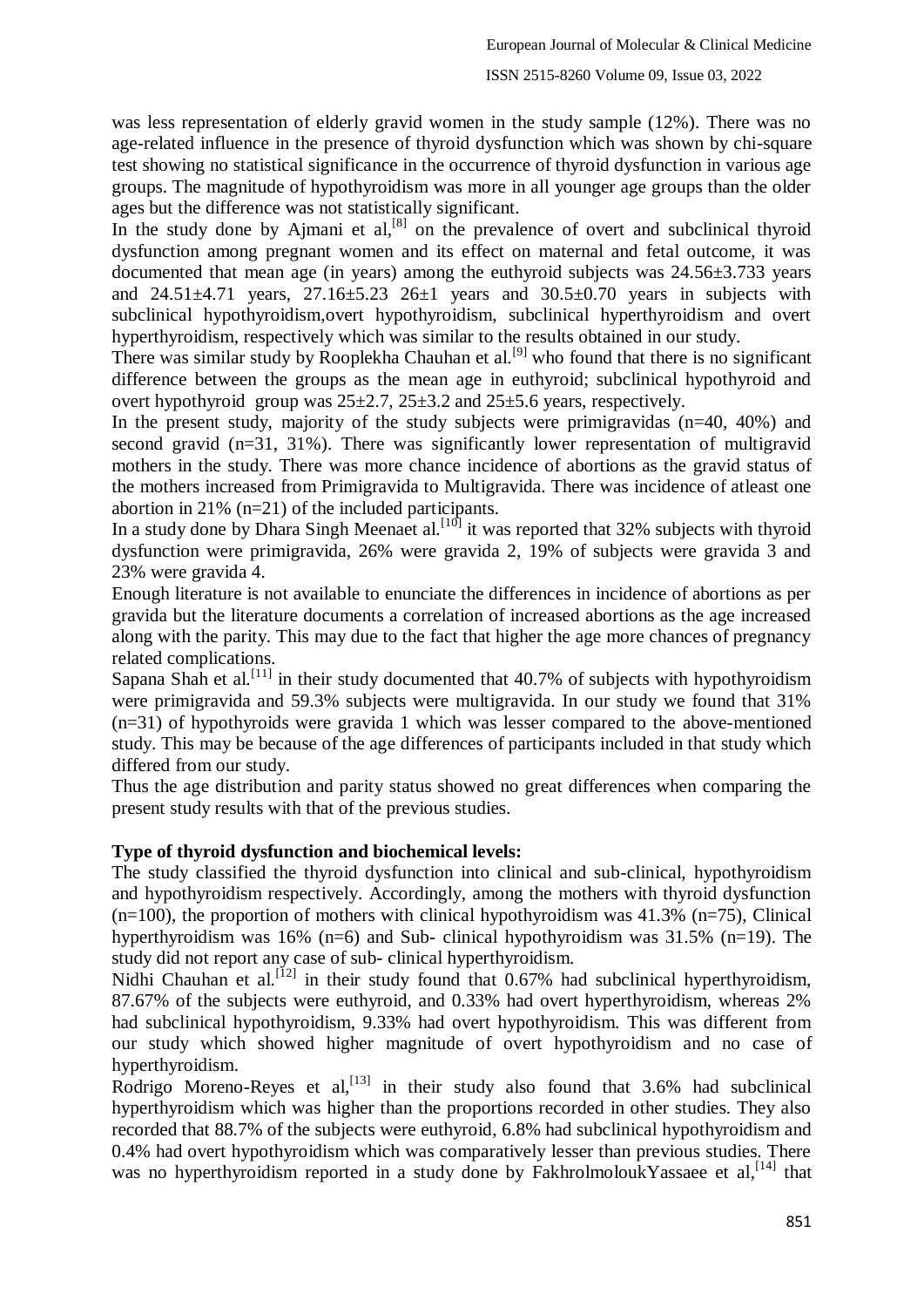95.35% of the subjects were euthyroid, 4.15% had subclinical hypothyroidism, 0.5% had overt hypothyroidism.

Thus the presence of various thyroid dysfunctions had similarities to previous literature.

# **Mean TSH and T4 levels in various thyroid dysfunctions**

The mean TSH levels in the present study showed significant  $(p<0.001)$  differences among the various groups of thyroid dysfunctions. The mean TSH levels in the overt hypothyroidism group was  $5.54 \pm 2.4$  (iIU/ml, overt hypothyroidism was  $0.89 \pm 0.3$  (iIU/ml and Sub-clinical hypothyroidism  $2.12 \pm 0.8$  ^lIU/ml. (ANOVA (F- value)= 46.8, p<0.001)

Yet another study by Baveja et al,  $[15]$  the mean TSH level in euthyroid subjects was 1.58 [iIU/ml, among subclinical hypothyroid subjects it was 3.95[iIU/ml, in overt hypothyroid subjects was 7.62[iIU/ml and in hyperthyroid subjects was 0.06 [iIU/ml. This was different from the present study which showed higher mean TSH levels among the various thyroid dysfunction groups. Those with sub-clinical hypothyroidism had normal TSH levels  $(2.12 \pm 1.00)$ 0.8(iIU/ml) in the present study whereas it was higher in the study done by Neelam Aggarwal et al,<sup>[16]</sup> where the Mean TSH level in euthyroid subjects were  $2.81 \pm 1.7$  [iIU/ml and in subclinical hypothyroid subjects it was  $6.81 \pm 1.1$  [iIU/ml.

The results recorded in a study done by PanditVinodhBandela et al,<sup>[17]</sup> showed that Mean TSH level in euthyroid subjects was  $2.30\pm1.24$  [iIU/ml, in subclinical hypothyroid subjects it was 8.15 $\pm$ 23 [iIU/ml, in overt hypothyroid subjects it was 69.43 $\pm$ 13.65 [iIU/ml and in hyperthyroid subjects it was  $0.07\pm0.10$  iIU/ml. This study results showed TSH levels in overt hypothyroids were very high dissimilar to our study. Thyroid dysfunction and mode of delivery:

The present study found that, among the subjects with thyroid dysfunction  $(n=100)$ , there was a higher rate of caesarean section deliveries (58%) compared to normal vaginal (18%) and instrumental (4%) deliveries. There was also comparatively higher rate of Hypothyroid cases going for caesarean deliveries (49/75, 65.33%) compared to the hyperthyroid mothers (3/6, 50%). The difference was not statistically significant though. ( $p=0.15$ ). Among those who went for caesarean delivery ( $n=58$ ) majority were emergency caesarean sections ( $n=54$ ) than elective LSCS.

Similarly, AjmaniSangitaNangia et al, [18] in their study found that 79.3% of euthyroid, 78 % of subclinical hypothyroid, 41.6 % of overt hypothyroid, 100 % of subclinical hyperthyroid and 50 % of overt hyperthyroid subjects had normal vaginal delivery. No significant increase was seen in the subclinical hypothyroid and hyperthyroid groups. Whereas, the rate of caesarean section was significantly higher in patients with overt hypothyroidism (41.6 vs. 17.1 %,  $p = 0.0031$ ) as compared to the euthyroid controls. Our study did not include euthyroid subjects and so such comparison was not in the scope of the present study.

# **Thyroid dysfunction and the gestational term outcome of pregnancy:**

The present study showed that preterm deliveries were significantly  $(p=0.02)$  more common in Subclinical Hypothyroid (15.7%) and overt hypothyroid cases (18.6%) compared to the hyperthyroid patients (16%). There was an increased incidence of miscarriages in the Subclinical Hypothyroid (11%) and overt hypothyroid cases (1%) compared to nil miscarriages in hyperthyroid subjects.

In the study by Upadhyaya TL et al,  $[19]$  in their study found that 19.35% of subjects with subclinical hypothyroidism and 38.46% of subjects with overt hypothyroidism had preterm deliveries. This was higher compared to the proportions recorded in our study. The fact that only hypothyroidism is associated with gestational term related problems and no such association has been identified in hyperthyroidism was clearly affirmed in this study also.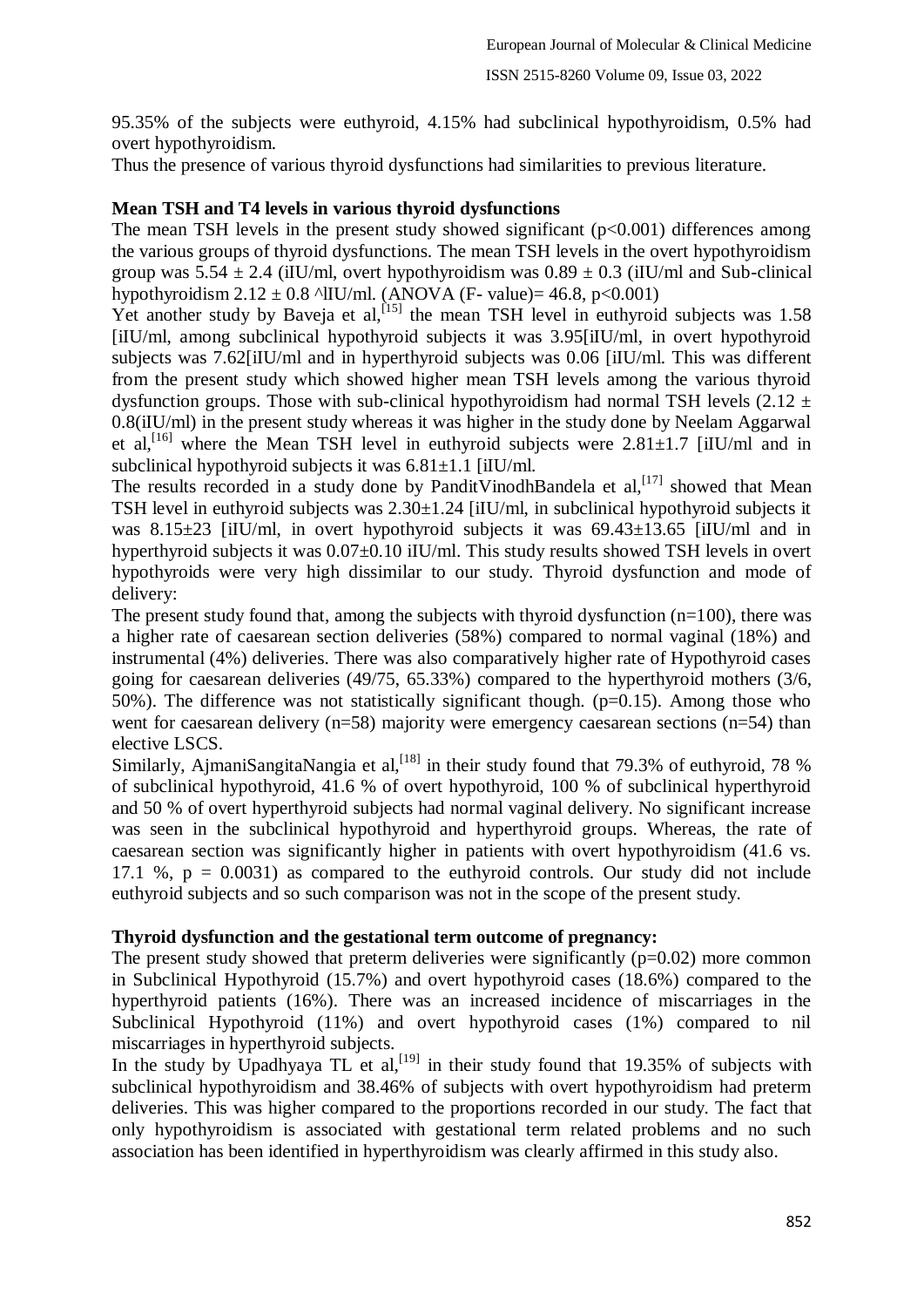Neelam Aggarwal et al,  $\begin{bmatrix} 1 & 6 \end{bmatrix}$  in their study found that 16% of subjects with subclinical hypothyroidism had preterm deliveries. The incidence of preterm labor and preeclampsia was similar in both groups ( $P = > 0.05$ ). This study showed incidence of preterm deliveries lesser than that of the present study. The reasons which can be attributed are the influence of thyroid hormones on the placental and uterine environment which needs further postulation.

# **Thyroid dysfunction and fetal weight**

In the present study, the average weight of the newborn was  $2.61 \pm 0.45$  kg delivered for the mothers with overt hypothyroidism,  $2.59 \pm 0.49$  kg for overt hyperthyroidism and  $2.69 \pm 0.49$ kg for Sub-clinical hypothyroidism.

In the earlier by Baveja et al,<sup>[15]</sup> study21.7% of subjects with subclinical hypothyroidism, 9.7 % subjects with overt hypothyroidism and 22.2% subjects with hyperthyroidism have EFW between 2.1 to 2.5 kg.

# **CONCLUSION**

The study clearly showed that thyroid dysfunction is more among the pregnant women. Hypothyroidism is the major thyroid dysfunction among the antenatal women. The women with thyroid dysfunction had more incidents of adverse outcomes of pregnancy like increased abortion rates, caesarean deliveries on the mothers and preterm babies and low birth weight on the newborn.

# **Acknowledgment**

The author is thankful to Department of Obstetrics and Gynaecology for providing all the facilities to carry out this work.

# **REFERENCES**

- 1. Saraladevi R, Nirmala Kumari T, Shreen B, Usha Rani V. Prevalence of thyroid disorder in pregnancy and pregnancy outcome. IAIM, 2016; 3(3): 1-11.
- 2. Norman J. Blumenthal and Creswell J. Eastman, "Beneficial Effects on Pregnancy Outcomes of Thyroid Hormone Replacement for Subclinical Hypothyroidism," Journal of Thyroid Research, vol. 2017, Article ID 4601365, 7 pages, 2017.
- 3. Nazarpour S, Ramezani Tehrani F, Simbar M, Azizi F. Thyroid dysfunction and pregnancy outcomes. Iranian journal of reproductive medicine 2015; 13:387-396
- 4. Alemu A, Terefe B, Abebe M, Biadgo B. Thyroid hormone dysfunction during pregnancy: A review. International Journal of Reproductive Biomedicine. 2016;14(11):677-686.
- 5. LeBeau SO& Mandel SJ. Thyroid Disorders During Pregnancy. EndocrinolMetabClin N Am 35 (2006) 117-136.
- 6. Nambiar V, Jagtap VS, Sarathi V, et al., "Prevalence and Impact of Thyroid Disorders on Maternal Outcome in Asian-Indian Pregnant Women," Journal of Thyroid Research, vol. 2011, Article ID 429097, 6 pages, 2011.
- 7. Saraladevi R, Nirmala Kumari T, Shreen B, Usha Rani V. Prevalence of thyroid disorder in pregnancy and pregnancy outcome. IAIM, 2016; 3(3): 1-11.
- 8. Chauhan Rooplekha, Sahu Bharti, Khan Shama, Prevalence Of Hypothyroidism Among Pregnant Women In Mahakaushal Area And Its Impact On Maternal And Fetal Outcome International Journal Of Medical & Applied Sciences , 2015, Volume 4, Suppl 1, 140- 147.